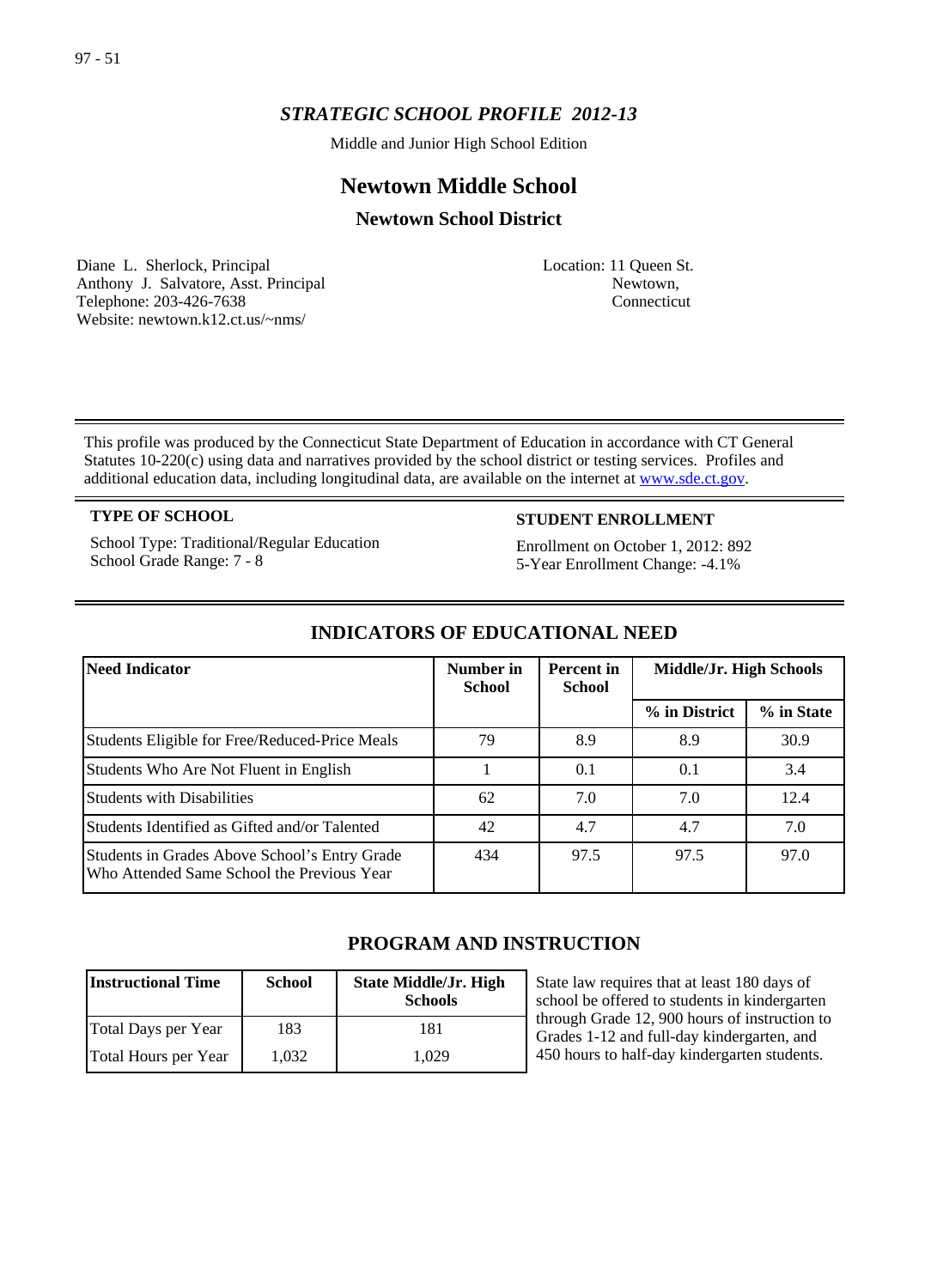| <b>Average Class Size</b> | School | <b>District</b> | <b>State</b> |
|---------------------------|--------|-----------------|--------------|
| Grade 5                   | N/A    | N/A             | N/A          |
| IGrade 7                  | 22.1   | 22.1            | 20.2         |

|                                                     | <b>Enrollment in Selected High School Level Courses</b> |                 |              |
|-----------------------------------------------------|---------------------------------------------------------|-----------------|--------------|
| <b>Percent of Grade 8</b><br><b>Students Taking</b> |                                                         | School District | <b>State</b> |
| Mathematics                                         | 29.7                                                    | 29.7            | 33.9         |
| <b>World Language</b>                               | 79.8                                                    | 79.8            | 46.5         |

| <b>Required Hours of Instruction Per Year in Selected Subject Areas</b> |          |              |  |
|-------------------------------------------------------------------------|----------|--------------|--|
| <b>Grade 8</b>                                                          | School   | <b>State</b> |  |
| Art                                                                     | 32       | 37           |  |
| <b>Computer Education</b>                                               | 12       | 18           |  |
| <b>English Language Arts</b>                                            | 420      | 231          |  |
| Family and Consumer Science                                             | 12       | 10           |  |
| Health                                                                  | 12       | 24           |  |
| Library Media Skills                                                    | $\Omega$ | 10           |  |
| <b>Mathematics</b>                                                      | 158      | 164          |  |
| Music                                                                   | 71       | 36           |  |
| Physical Education                                                      | 71       | 58           |  |
| Science                                                                 | 158      | 151          |  |
| <b>Social Studies</b>                                                   | 158      | 147          |  |
| <b>Technology Education</b>                                             | 12       | 23           |  |
| World Languages                                                         | 71       | 96           |  |

#### **World Language**

Formal instruction (at least 1 hour per week) in French and Spanish starts in Grade 7 in this school. Statewide, 23.5% of elementary and middle schools that serve Grade 7 start world language instruction by this grade.

#### **Lunch**

An average of 26 minutes is provided for lunch during full school days.

| <b>Special Programs</b>                                                                                                 | <b>School</b> | Middle/Jr. High Schools |              |
|-------------------------------------------------------------------------------------------------------------------------|---------------|-------------------------|--------------|
|                                                                                                                         |               | <b>District</b>         | <b>State</b> |
| \% of K-12 Students in Bilingual Education Program or Receiving<br>English as a Second Language Services                | 0.1           | 0.1                     | 3.2          |
| 1% of Identified Gifted and/or Talented Students Who Received<br>Services                                               | 100.0         | 100.0                   | 67.3         |
| % of Special Education Students Attending This School Who<br>Spent Over 79% of Their Time with Their Non-Disabled Peers | 90.3          | 90.3                    | 75.8         |

#### **LIBRARY AND COMPUTERS**

Free on-line access to periodicals, newspapers, and other resources is available to all schools through the Connecticut Digital Library at www.iconn.org.

| <b>Instructional Computers and Library</b><br><b>Materials</b> | <b>School</b> |                 | Middle/Jr. High<br><b>Schools</b> |
|----------------------------------------------------------------|---------------|-----------------|-----------------------------------|
|                                                                |               | <b>District</b> | <b>State</b>                      |
| # of Students Per Computer                                     | 4.4           | 4.4             | 2.1                               |
| % of Computers with Internet Access                            | 100.0         | 100.0           | 99.3                              |
| % of Computers that are High or Moderate<br>Power              | 100.0         | 100.0           | 97.5                              |
| # of Print Volumes Per Student*                                | 10.3          | 10.3            | 22.2                              |
| # of Print Periodical Subscriptions                            | 13            | 13              | 19                                |

\*Because a certain number of volumes are needed for a library of adequate breadth and depth, a small school may need a higher number of volumes per student.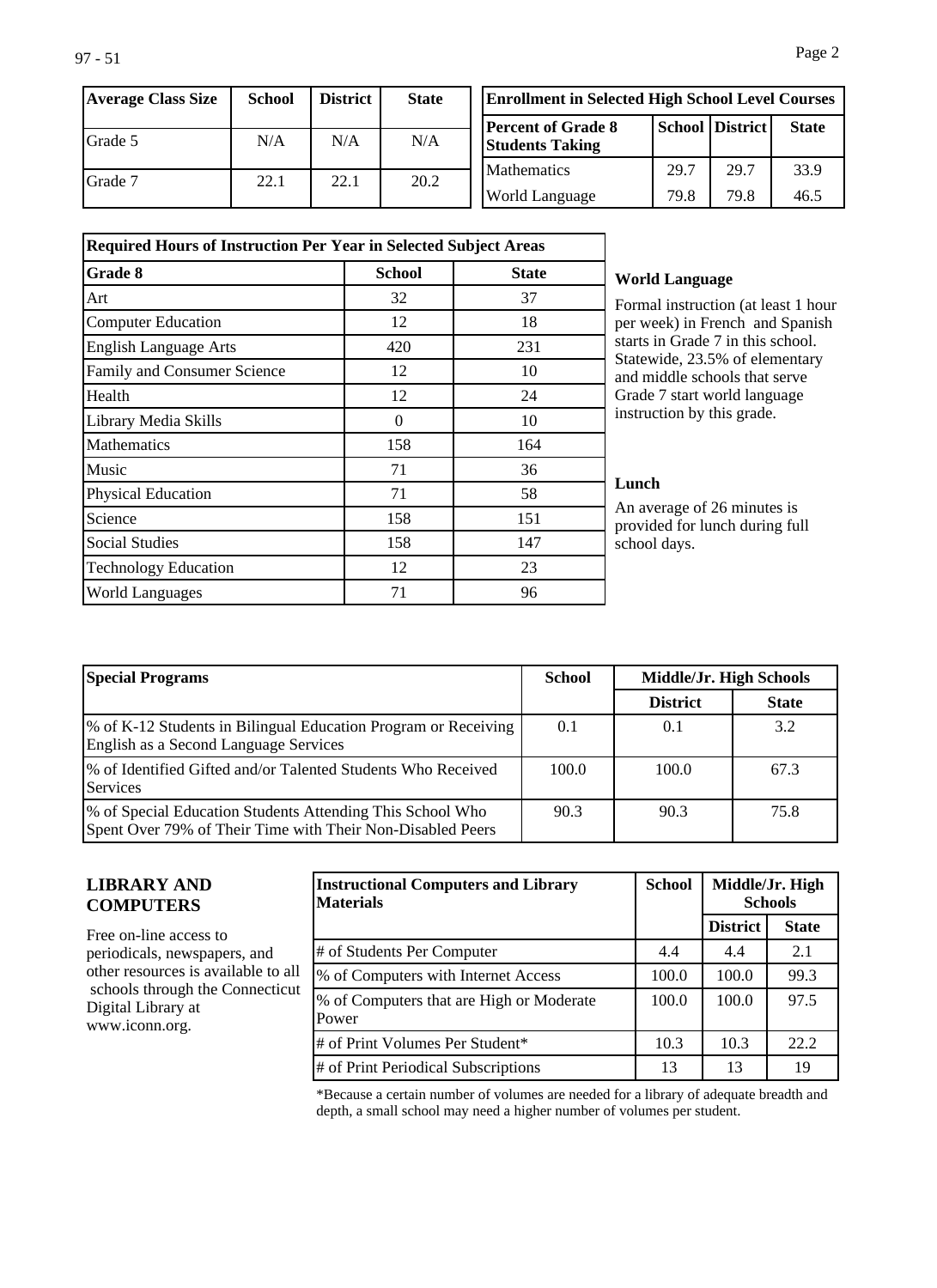#### **SCHOOL STAFF**

|                      | <b>Full-Time Equivalent Count of School Staff</b>                               |       |
|----------------------|---------------------------------------------------------------------------------|-------|
|                      | General Education: Teachers and Instructors                                     | 65.18 |
|                      | Paraprofessional Instructional Assistants                                       | 5.20  |
|                      | Special Education: Teachers and Instructors                                     | 5.00  |
|                      | Paraprofessional Instructional Assistants                                       | 16.00 |
|                      | Library/Media Specialists and/or Assistants                                     | 1.80  |
|                      | Administrators, Coordinators, and Department Chairs                             | 2.00  |
|                      | Instructional Specialists Who Support Teachers (e.g., subject area specialists) | 0.55  |
|                      | Counselors, Social Workers, and School Psychologists                            | 5.50  |
| <b>School Nurses</b> |                                                                                 | 1.60  |
|                      | Other Staff Providing Non-Instructional Services and Support                    | 22.45 |

e full-time alent count. members ing part-time in chool are ted as a fraction ll-time. For nple, a teacher works half-time  $chool$  $i$ butes  $0.50$  to chool's staff count.

| <b>Teachers and Instructors</b>                                                                    | <b>School</b> | Middle/Jr. High Schools |              |
|----------------------------------------------------------------------------------------------------|---------------|-------------------------|--------------|
|                                                                                                    |               | <b>District</b>         | <b>State</b> |
| Average Number of Years of Experience in Education                                                 | 14.7          | 14.0                    | 14.3         |
| % with Master's Degree or Above                                                                    | 87.7          | 87.7                    | 80.3         |
| Classroom Teacher Attendance, 2011-12: Average # of Days<br>Absent Due to Illness or Personal Time | 12.7          | 12.7                    | 9.3          |
| 1% Assigned to Same School the Previous Year                                                       | 91.8          | 91.8                    | 87.4         |

#### **HOME AND SCHOOL COMMUNICATION AND SUPPORT**

**Teacher E-Mail Addresses:** All teachers at this school have been issued e-mail addresses.

**Online Homework Information:** A portion of the school's website is devoted to homework pages.

The following narrative about how this school promotes and supports parental involvement was submitted by this school.

Newtown Middle School's website is available for parents to access our daily announcements, extracurricular activities, and calendar events. Parent/student/teacher conference days are held in the fall along with two spring conference dates to keep parents apprised of their children's academic performance. An online Parent Portal affords parents and students the opportunity to monitor academic performance on a daily basis. A monthly newsletter, The Lion's Roar, is published and available online to keep parents informed. To improve communication and enhance preparedness, Connect-ED calls are used for community outreach messages. Homework and other information are posted on teachers' websites. Open Houses for each grade level is held as well as an orientation evening each spring for incoming seventh grade parents. An Evening of the Arts, a community event for parents and students, is held each May to showcase work completed in unified arts classes.Parent volunteers have availed themselves as guest speakers, participants in our annual eighth Career Day, as a PBIS team member, and chaperones for field trips including our three-day Washington, D.C. trip. A Parent Roundtable is offered by our principal on a monthly basis opposite our PTA meeting as a means of building relationships and soliciting ideas to improve our learning community. We have cultivated a very involved and dedicated Parent Teacher Association which has been instrumental in providing enriching experiences such as our annual Cultural Arts programs and in such events as our Book Fair, Magazine Drive, and Eighth Grade Dinner Dance.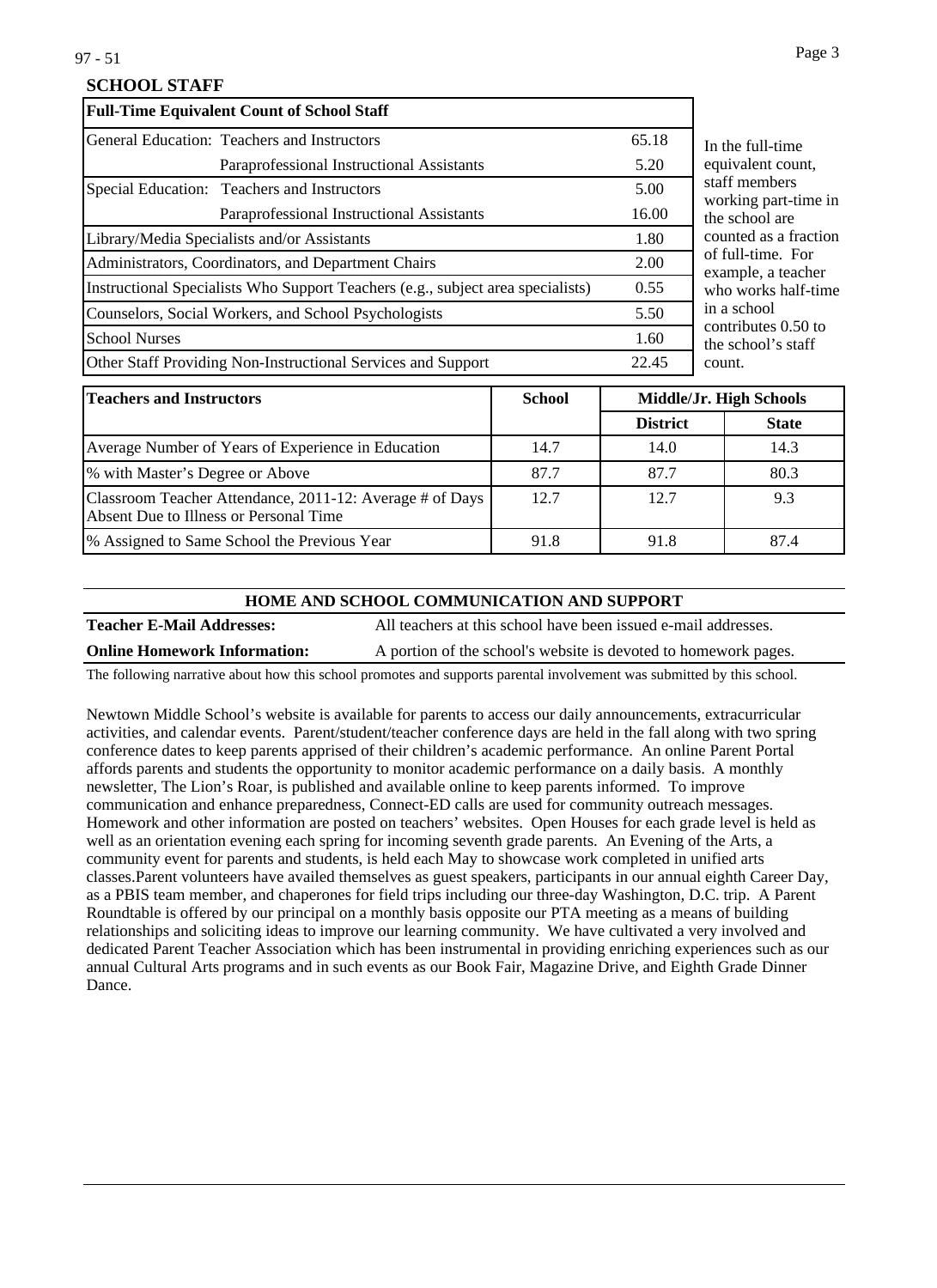|                       | <b>Student Race/Ethnicity</b> |                |
|-----------------------|-------------------------------|----------------|
| <b>Race/Ethnicity</b> | <b>Number</b>                 | <b>Percent</b> |
| American Indian       |                               | 0.0            |
| Asian American        | 27                            | 3.0            |
| Black                 | 19                            | 2.1            |
| Hispanic              | 38                            | 4.3            |
| Pacific Islander      |                               | 0.0            |
| White                 | 803                           | 90.0           |
| Two or more races     | 5                             | 0.6            |
| <b>Total Minority</b> | 89                            | 10.0           |

# **Percent of Minority Professional Staff:** 0.0%

#### **Non-English Home Language**:

1.6% of this school's students (excluding prekindergarten students) come from homes where English is not the primary language.The number of non-English home languages is 10.

#### **EFFORTS TO REDUCE RACIAL, ETHNIC AND ECONOMIC ISOLATION**

Below is the description submitted by this school of how it provides educational opportunities for its students to interact with students and teachers from diverse racial, ethnic, and economic backgrounds.

Our school has established a sister school partnership with Liaocheng Middle School (#3) in China. A Chinese delegation consisting of students and teachers visited NMS for one week in February as well as a delegation from France through the NICE program.Students welcomed a delegation of the Red Lake Ojibwe community and Red Lake High School in Minnesota and four graduates from Columbine High School in Colorado to celebrate their culture, music, dance and gift of healing. NMS accepted their gift of a framed handmade dream catcher on behalf of the Newtown community. We provide our students with opportunities to learn about diverse cultures. Students develop personal mission statements that promote acceptance of diversity and cultural understanding. The social studies and language arts curricula is on themes of tolerance, understanding, and elimination of prejudice. The study of Native Americans and African Americans highlights types of discrimination, bias, and stereotypes through role-playing, reflective journal writing, literature and poetry readings, and class discussion to enhance students' understanding. Our world language departments broaden cultural experiences with hands-on activities as well as opportunities for international travel to Spain and Quebec.Counselors have designed curriculum and developmental guidance lessons focusing on mean behaviors and sexual harassment. An after-school activity, Labels Are For Jars, celebrates diversity in our NMS community. Our PTA's Cultural Arts Program sponsors quality enrichment programs: Irish artist, Patrick Dunning, offered his "Signature Project" presentation of how the global impact of diverse cultures touch every one of us; the poetry group, "Mayhem Poets," took students on a journey through the lives of people from all walks of life through the spoken word. Outreach campaigns represent school-wide efforts such as our Student Council's Food Drive and our school's Interact Club participated in numerous service projects such as Share Our Strength's Great American Bake Sale and pancake breakfast.

| <b>Physical Fitness: % Reaching</b><br>Health Standard on All Four Tests* | <b>School</b> | <b>District</b> | <b>State</b> | % of Schools in State with Equal<br>or Lower Percent Reaching<br><b>Standard</b> |
|---------------------------------------------------------------------------|---------------|-----------------|--------------|----------------------------------------------------------------------------------|
| Grade 4                                                                   | N/A           | N/A             | N/A          | N/A                                                                              |
| Grade 6                                                                   | N/A           | N/A             | N/A          | N/A                                                                              |
| Grade 8                                                                   | 63.1          | 63.1            | 50.6         | 72.2                                                                             |

#### **STUDENT PERFORMANCE AND BEHAVIOR**

\*Includes tests for flexibility, abdominal strength and endurance, upper-body strength and aerobic endurance.

**Connecticut Mastery Test, Fourth Generation, % Goal.** The Goal level is more demanding than the Proficient level, but not as high as the Advanced level, reported in the No Child Left Behind Report Cards.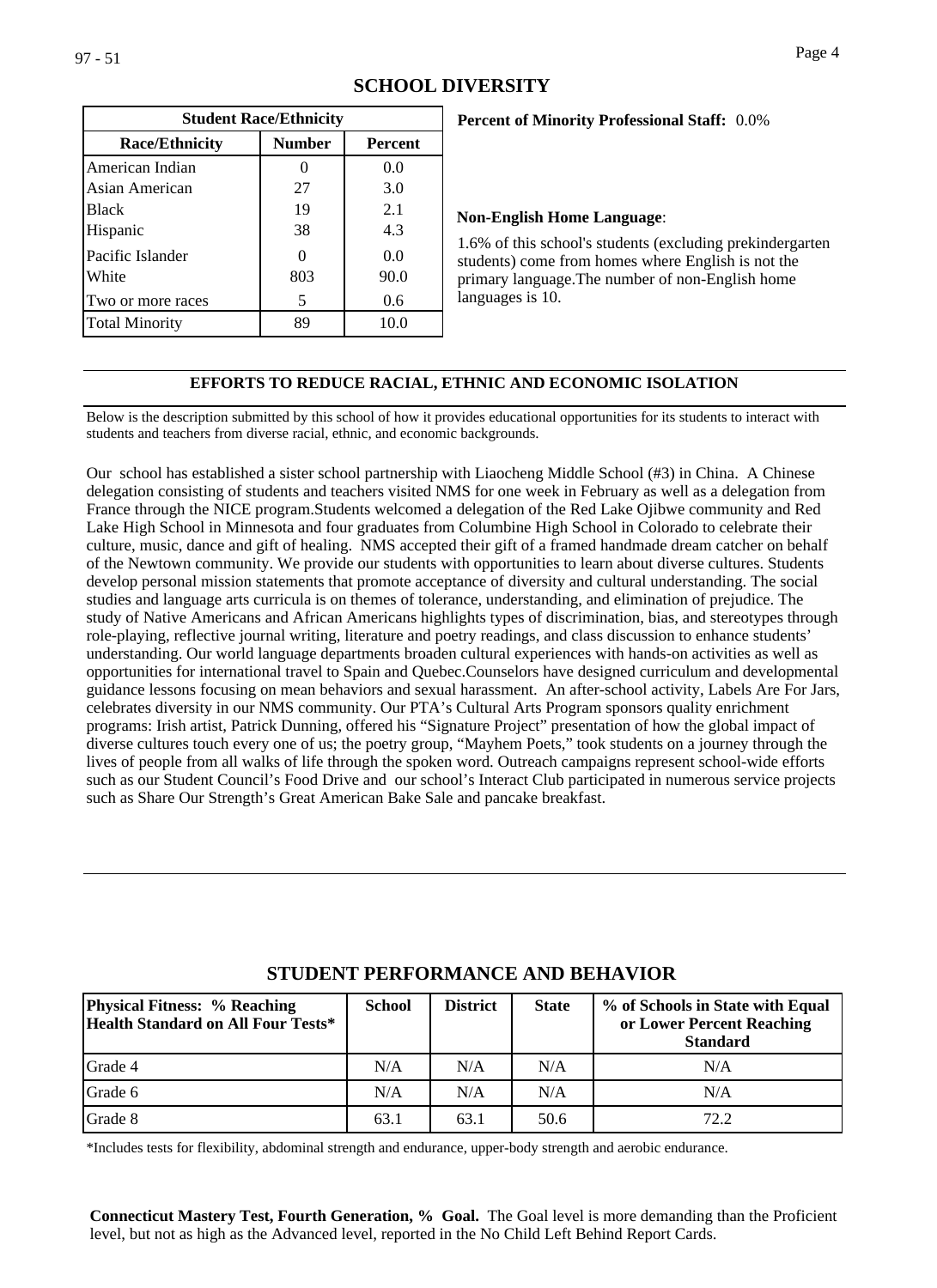| <b>Grade and CMT</b><br><b>Subject Area</b> | <b>School</b> | <b>District</b> | <b>State</b> | % of Schools in State with<br><b>Equal or Lower Percent</b><br><b>Meeting Goal</b> |
|---------------------------------------------|---------------|-----------------|--------------|------------------------------------------------------------------------------------|
| Grade 4 Reading                             | N/A           | N/A             | N/A          | N/A                                                                                |
| Writing                                     | N/A           | N/A             | N/A          | N/A                                                                                |
| <b>Mathematics</b>                          | N/A           | N/A             | N/A          | N/A                                                                                |
| Grade 5 Reading                             | N/A           | N/A             | N/A          | N/A                                                                                |
| Writing                                     | N/A           | N/A             | N/A          | N/A                                                                                |
| <b>Mathematics</b>                          | N/A           | N/A             | N/A          | N/A                                                                                |
| Science                                     | N/A           | N/A             | N/A          | N/A                                                                                |
| Grade 6 Reading                             | N/A           | N/A             | N/A          | N/A                                                                                |
| Writing                                     | N/A           | N/A             | N/A          | N/A                                                                                |
| <b>Mathematics</b>                          | N/A           | N/A             | N/A          | N/A                                                                                |
| Grade 7 Reading                             | N/A           | N/A             | N/A          | N/A                                                                                |
| Writing                                     | N/A           | N/A             | N/A          | N/A                                                                                |
| <b>Mathematics</b>                          | N/A           | N/A             | N/A          | N/A                                                                                |
| Grade 8 Reading                             | N/A           | N/A             | N/A          | N/A                                                                                |
| Writing                                     | N/A           | N/A             | N/A          | N/A                                                                                |
| Mathematics                                 | N/A           | N/A             | N/A          | N/A                                                                                |
| Science                                     | N/A           | N/A             | N/A          | N/A                                                                                |

esults he ance of with le tests re enrolled strict at of testing, ss of the f time they rolled in ict. for fewer students presented.

e detailed sults, go to reports.

To see the NCLB Report Card for this school, go to [www.sde.ct.gov](http://www.sde.ct.gov/) and click on "No Child Left Behind."

| <b>Student Attendance</b> | School | District Middle/Jr. High<br><b>Schools</b> | <b>State Middle/Jr. High</b><br><b>Schools</b> |
|---------------------------|--------|--------------------------------------------|------------------------------------------------|
| % Present on October 1    | 97.0   | 97.0                                       | 96.2                                           |

#### **Disciplinary Offenses**

Disciplinary offenses committed by students include all serious offenses, offenses involving drugs, alcohol, or tobacco, and all incidents resulting in suspension or expulsion. In the 2011-12 school year, 32 students were responsible for these incidents. These students represent 3.6% of the estimated number of students who attended this school at some point during the 2011-12 school year.

#### **Truancy**

During the 2011-12 school year, No students qualified as truant under state statute. As these counts rely on school-level policies regarding unexcused adsences, they are not comparable between schools.

| <b>Number of Incidents by Disciplinary Offense Category, 2011-12</b> |                |                             |  |
|----------------------------------------------------------------------|----------------|-----------------------------|--|
| <b>Offense Category</b>                                              |                | <b>Location of Incident</b> |  |
|                                                                      | <b>School</b>  | <b>Other Location</b>       |  |
| Violent Crimes Against Persons                                       |                |                             |  |
| Sexually Related Behavior                                            | $\mathfrak{D}$ | $\mathfrak{D}$              |  |
| <b>Personally Threatening Behavior</b>                               | 5              |                             |  |
| Theft                                                                | 0              |                             |  |
| Physical/Verbal Confrontation                                        | 4              | $\mathcal{D}_{\mathcal{L}}$ |  |
| Fighting/Battery                                                     | 4              | $\Omega$                    |  |
| <b>Property Damage</b>                                               | 0              | 0                           |  |
| Weapons                                                              | $\Omega$       | ∩                           |  |
| Drugs/Alcohol/Tobacco                                                | 0              | $\mathbf{\Omega}$           |  |
| <b>School Policy Violations</b>                                      | 15             | 4                           |  |
| Total                                                                | 30             | 10                          |  |